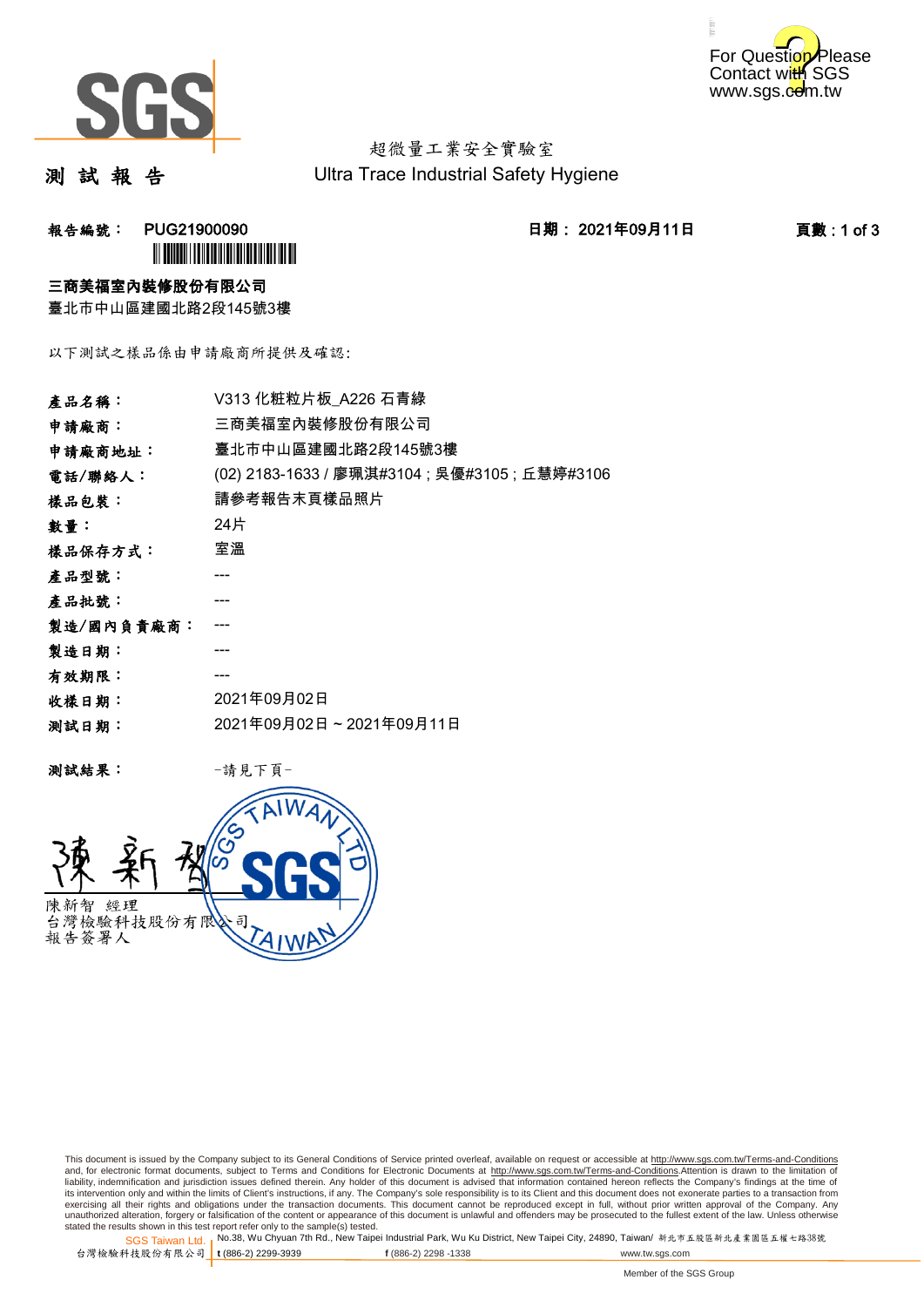

#### 超微量工業安全實驗室 Ultra Trace Industrial Safety Hygiene

測 試 報 告

報告編號: PUG21900090 日期: 2021年09月11日 頁數 : 2 of 3

# **ÌN DIATH NA BAILEAN A**

#### 三商美福室內裝修股份有限公司

臺北市中山區建國北路2段145號3樓

#### 測試結果:

| 测試項目      | CAS NO.   | 测試方法                                | 測試<br>結果 | 定量/偵測<br>極限 | 單位   |
|-----------|-----------|-------------------------------------|----------|-------------|------|
| 甲醛釋出量     |           |                                     | ---      | ---         | --   |
| 甲醛釋出量-平均值 | $50-00-0$ | ┃本測試參考CNS2215,以分光光度計<br>(UV/VIS)檢測。 | 0.193    | 0.0290      | mg/L |
| 甲醛釋出量-最大值 | $50-00-0$ | ┃本測試參考CNS2215,以分光光度計<br>(UV/VIS)檢測。 | 0.193    | 0.0290      | mg/L |

備註:

1.測試報告僅就委託者之委託事項提供測試結果,不對產品合法性做判斷。

- 2. 本測試報告之所有檢驗內容,均依委託事項執行檢驗,如有不實,願意承擔完全責任。
- 3.本報告不得分離,分離使用無效。
- 4.若該測試項目屬於定量分析則以「定量極限」表示;若該測試項目屬於定性分析則以「偵測極限」表示。

6.甲醛釋出量: 5.低於定量極限/偵測極限之測定值以「N.D.」或「 陰性」表示。微生物測試低於定量極限以「<定量極限值」表示。

| 記號  | 甲醛釋出量平均值 | 甲醛釋出量最大值 |
|-----|----------|----------|
|     | $0.3$ 以下 | $0.4$ 以下 |
| Fэ  | $0.5$ 以下 | $0.7$ 以下 |
| - ہ | $1.5$ 以下 | 2.1以下    |

 $-$  FND  $-$ 

SGS Taiwan Ltd. 1 stated the results shown in this test report refer only to the sample(s) tested.<br>Stated the results shown in this test report refer only to the sample(s) tested.

台灣檢驗科技股份有限公司

**t** (886-2) 2299-3939 **f** (886-2) 2298 -1338 www.tw.sgs.com

This document is issued by the Company subject to its General Conditions of Service printed overleaf, available on request or accessible at http://www.sgs.com.tw/Terms-and-Conditions and, for electronic format documents, subject to Terms and Conditions for Electronic Documents at http://www.sgs.com.tw/Terms-and-Conditions.Attention is drawn to the limitation of liability, indemnification and jurisdiction issues defined therein. Any holder of this document is advised that information contained hereon reflects the Company's findings at the time of<br>its intervention only and within t exercising all their rights and obligations under the transaction documents. This document cannot be reproduced except in full, without prior written approval of the Company. Any<br>unauthorized alteration, forgery or falsifi